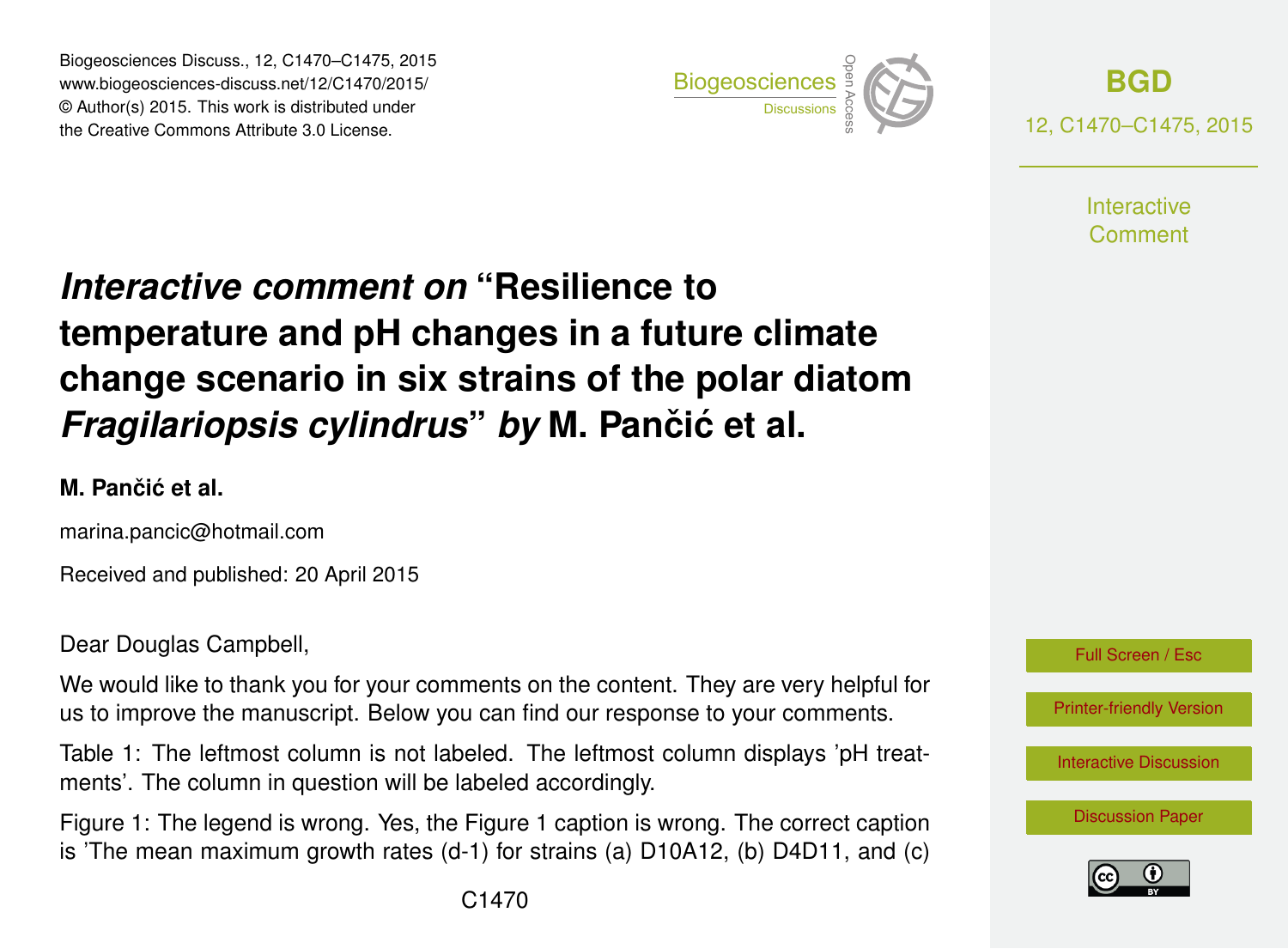D3G1 cultured at temperatures of 1  $\degree$ C, 5  $\degree$ C and 8  $\degree$ C, and four different pH treatments. Error bars represent  $\pm$  one standard deviation.' It will be changed accordingly.

Figure 2: It has the same legend as Figure 1, but I think it applies only to Figure 2. Yes, the Figure 2 caption does apply only to Figure 2.

Figure 3: pH dilutions is not a good term. The term 'pH dilutions' will be changed to 'pH adjustments' both in the panel A and the caption. In panel B, the dotted line is labeled 'Expected pH', but the Y axis shows temperature. In panel B, the labels 'Expected pH' and 'Measured pH' are wrong, and will be changed to 'Expected temperature' and 'Measured temperature'.

Materials and methods: How long/how many cellular generations were cells grown before the growth rate estimates? The total acclimation period to different treatments was 5 days (as described in Materials and methods, section Experimental setup). Were they fully acclimated to the conditions? All the strains were treated the same way: 48 hours at the specific temperature and pH 8.0, followed by dividing the culture into two sub-cultures and adjusting pH to 7.7 (temperature remained the same). After 24 hours, the later sub-culture was divided into two sub-cultures again, and pH of one of them adjusted to 7.4. Again, after 24 hours the 7.4 sub-culture was divided, and pH of one of them adjusted to 7.1. From here on, all the sub-cultures at different pH treatments were grown for three days, and on the third day (day 0), the experimental flasks were inoculated with a cell concentration of 1000 cells mL-1 and L1 medium of the pHspecific value. Sampling was initiated on day 3, and thus the time period from day 0 to day 3 was considered as part of the acclimation period (in total 5 days).

Discussion: pH is not the same thing as total alkalinity. The term 'alkalinity' was misused here (we did not measure alkalinity) and will be replaced with 'decreasing acidification'.

12, C1470–C1475, 2015

**Interactive Comment** 



[Printer-friendly Version](http://www.biogeosciences-discuss.net/12/C1470/2015/bgd-12-C1470-2015-print.pdf)

[Interactive Discussion](http://www.biogeosciences-discuss.net/12/4627/2015/bgd-12-4627-2015-discussion.html)





Interactive comment on Biogeosciences Discuss., 12, 4627, 2015.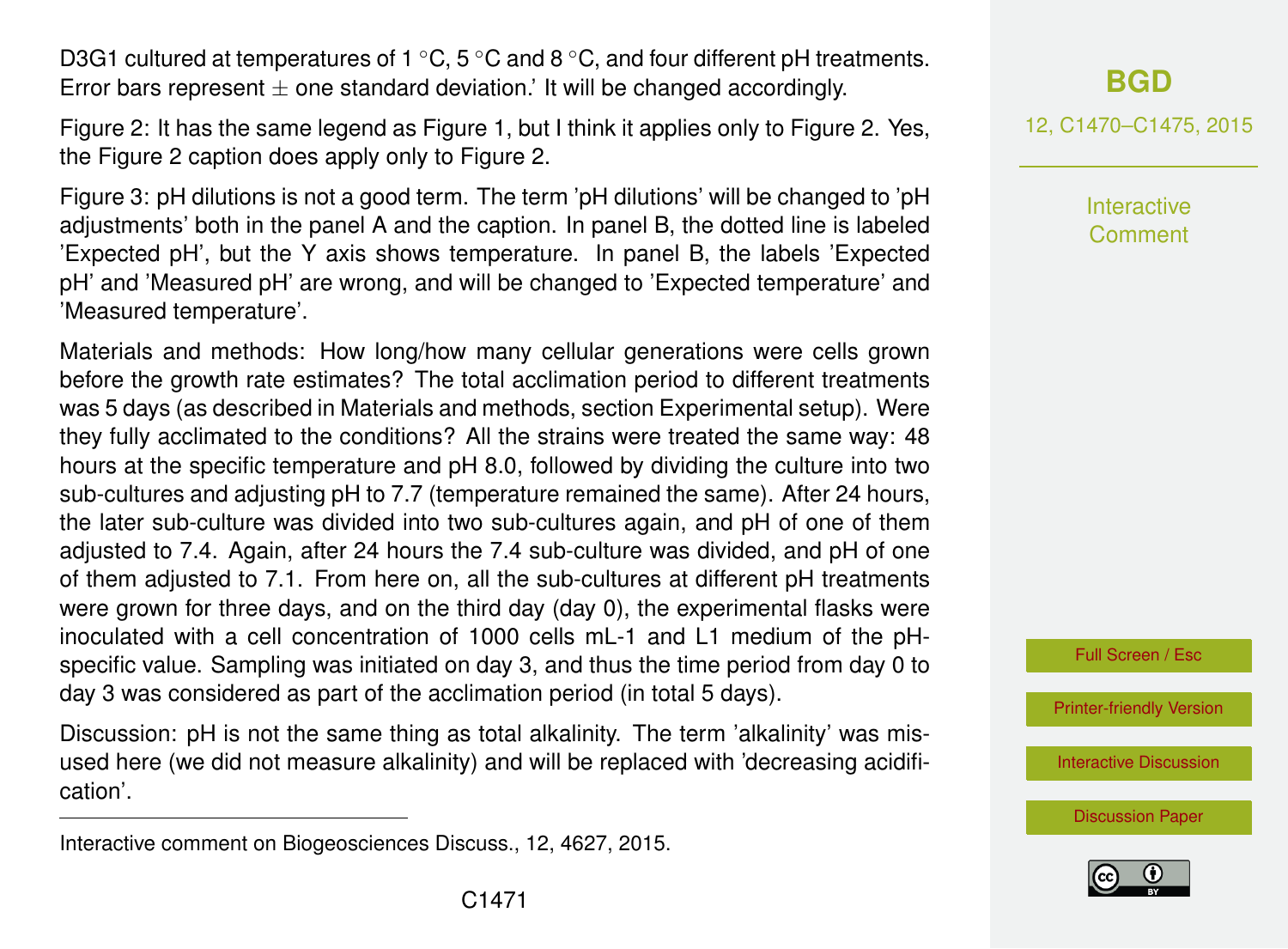12, C1470–C1475, 2015

Interactive **Comment** 



Figure 1. The mean maximum growth rates  $(d<sup>-1</sup>)$  for strains (a) D10A12, (b) D4D11, and (c) D3G1 cultured at temperatures of 1 °C, 5 °C and 8 °C, and four different pH treatments. Error bars represent ± one standard deviation.

Full Screen / Esc

[Printer-friendly Version](http://www.biogeosciences-discuss.net/12/C1470/2015/bgd-12-C1470-2015-print.pdf)

[Interactive Discussion](http://www.biogeosciences-discuss.net/12/4627/2015/bgd-12-4627-2015-discussion.html)

[Discussion Paper](http://www.biogeosciences-discuss.net/12/4627/2015/bgd-12-4627-2015.pdf)



**Fig. 1.**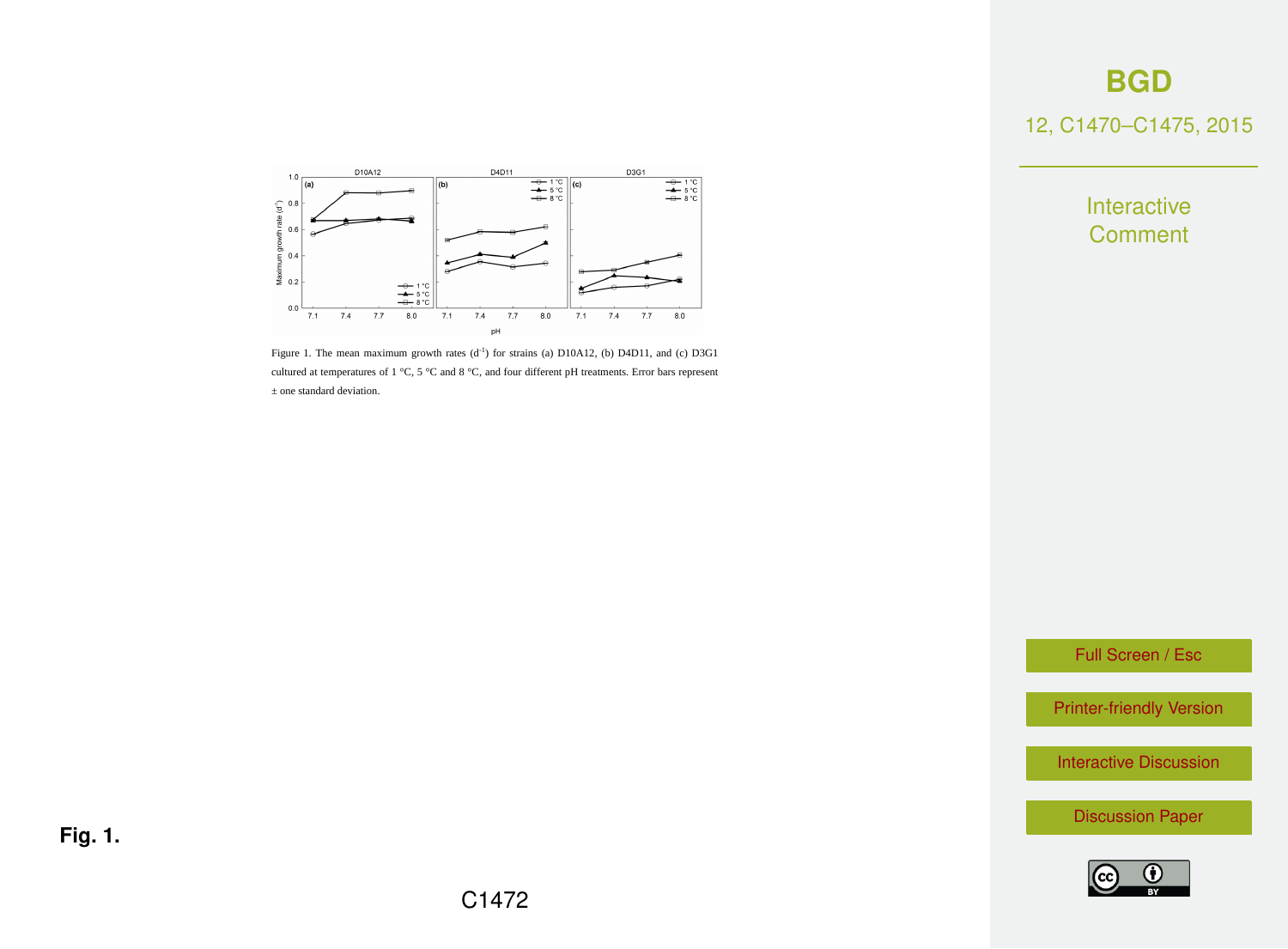12, C1470–C1475, 2015

Interactive **Comment** 



Figure 2. The mean maximum growth rates  $(d<sup>-1</sup>)$  of strains D5A4, D10A12, D4D11, D8G3, D8F4 and D3G1 cultivated at (a) 1 °C, (b) 5 °C and (c) 8 °C, and all four pH treatments. Error bars represent  $\pm$ one standard deviation.

Full Screen / Esc

[Printer-friendly Version](http://www.biogeosciences-discuss.net/12/C1470/2015/bgd-12-C1470-2015-print.pdf)

[Interactive Discussion](http://www.biogeosciences-discuss.net/12/4627/2015/bgd-12-4627-2015-discussion.html)

[Discussion Paper](http://www.biogeosciences-discuss.net/12/4627/2015/bgd-12-4627-2015.pdf)



**Fig. 2.**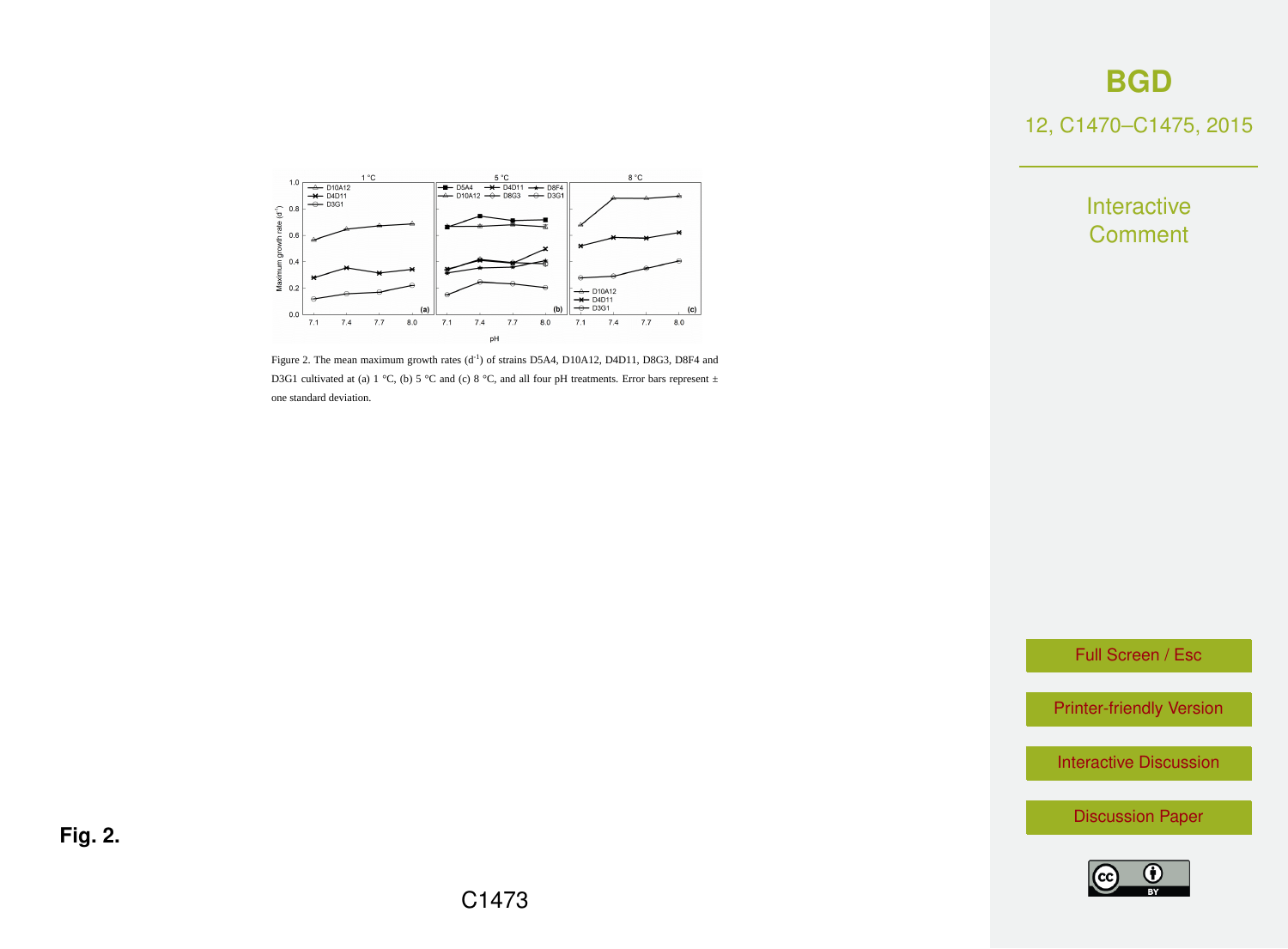#### 12, C1470–C1475, 2015



Figure 3. (a) An example of pH adjustments in the pH treatment 7.4 at 5 °C, shown as a function of time. (b) An example of temperature fluctuations in the treatment with pH 7.4, shown as a function of time. The first three days represent the acclimation period and are not included in the results. Error bars represent ± one standard deviation.

Interactive **Comment** 

Full Screen / Esc

[Printer-friendly Version](http://www.biogeosciences-discuss.net/12/C1470/2015/bgd-12-C1470-2015-print.pdf)

[Interactive Discussion](http://www.biogeosciences-discuss.net/12/4627/2015/bgd-12-4627-2015-discussion.html)

[Discussion Paper](http://www.biogeosciences-discuss.net/12/4627/2015/bgd-12-4627-2015.pdf)